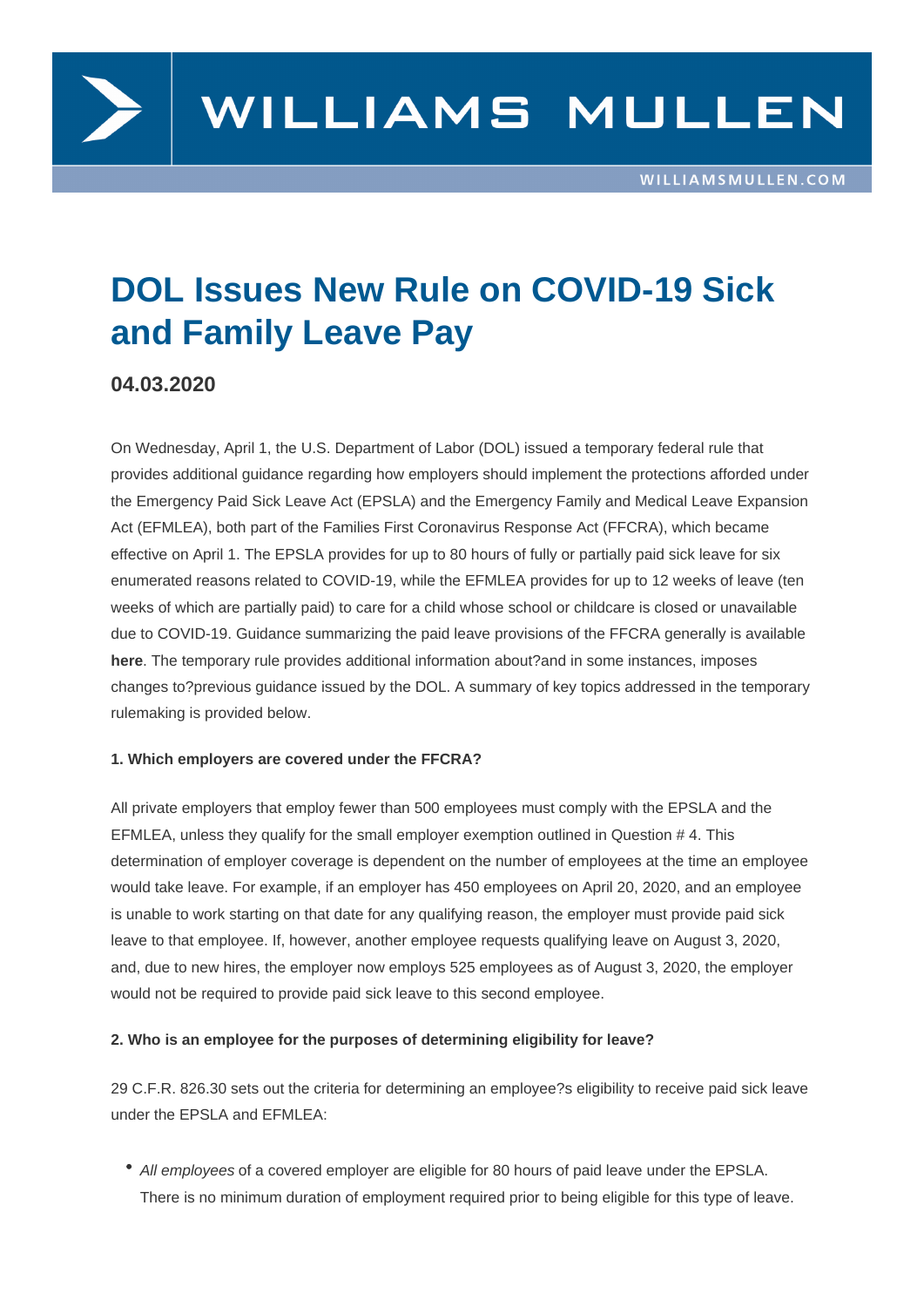To be eligible for twelve weeks of partially paid leave under the EFMLEA, an employee must have been employed by a covered employer for at least thirty (30) calendar days, meaning the employer had the employee on its payroll for the 30 calendar days immediately prior to the day that the employee?s leave would begin. In addition, Section 826.30(b)(1)(ii) provides that an employee who is laid off or otherwise terminated after March 1, 2020 and rehired prior to December 31, 2020 is eligible for EFMLEA leave upon rehire if the employee had been on the employer?s payroll for thirty or more of the sixty (60) calendar days prior to the date the employee was laid off or otherwise terminated. For example, an employee who was originally hired by an employer on January 15, 2020, is laid off on March 14, 2020, and subsequently rehired by the same employer on October 1, 2020, would be eligible for leave under the EFMLEA immediately, because the employee was on the payroll for at least 30 of the 60 days prior to being laid off.

#### **3. Does the FFCRA apply equally to non-profits?**

Yes. The FFCRA does not distinguish between for-profit and non-profit entities; employers of both types must comply with the FFCRA if they otherwise meet the requirements for coverage. See Section 826.40(a). As discussed below in Question #4, non-profits who employ fewer than 50 employees may be eligible for the small-employer exemption just as for-profit employers.

#### **4. What is the small employer exemption to coverage?**

Certain small private employers with fewer than 50 employees will be exempted from having to provide particular types of leave under the EPSLA and EFMLEA, when such leave would jeopardize the viability of the business as a going concern. This exemption *only* applies to leave taken to care for a child whose school or place of care is closed, or whose child care provider is unavailable, due to COVID-19. Section 826.40(b)(1) imposes new objective criteria that a small employer must meet in order to make use of the exemption.

Specifically, to deny leave under the FFCRA, a small employer must be able to certify that: (1) such leave would cause the small employer?s expenses and financial obligations to exceed available business revenue and cause the small employer to cease operating at a minimal capacity; (2) the absence of the employee or employees requesting such leave would pose a substantial risk to the financial health or operational capacity of the small employer because of their specialized skills, knowledge of the business, or responsibilities; or (3) the small employer cannot find enough other workers who are able, willing, and qualified, and who will be available at the time and place needed, to perform the labor or services provided by the employee or employees requesting leave, and such labor or services are needed for the small employer to operate at a minimal capacity. The employer may deny paid sick leave or expanded family and medical leave only to those otherwise eligible employees whose absence would cause the small employer to suffer one of the three enumerated consequences described above. The employer must maintain records documenting the facts and circumstances that meet the criteria set forth in § 826.40(b)(1) to justify such denial.

#### **5. Which employers qualify for the Health Care Provider (HCP) exemption to the FFCRA?**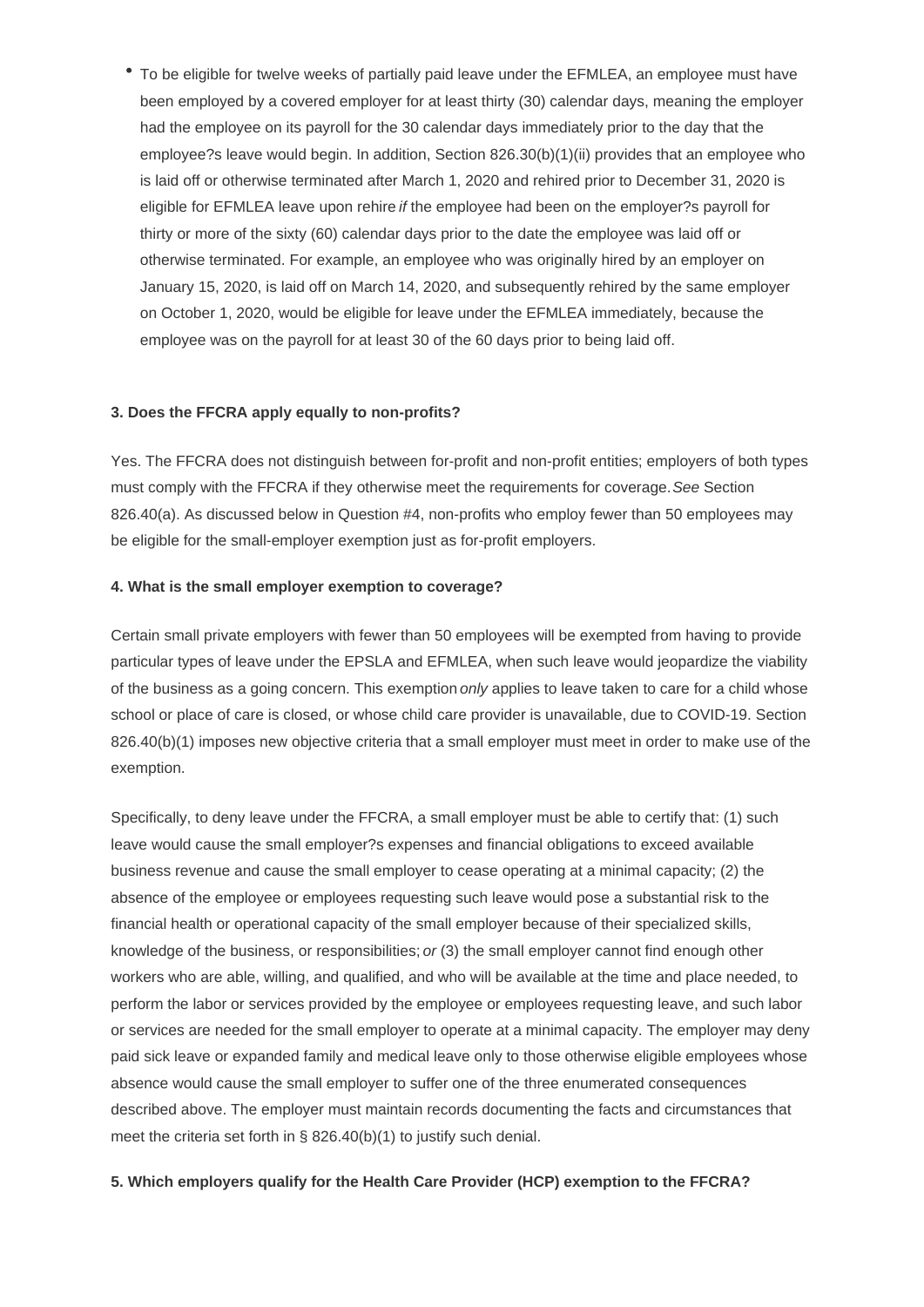On March 28, 2020, the DOL issued Question and Answer No. 56 in its ?Families First Coronavirus Response Act: Questions and Answers.? It is excerpted below:

#### Question 56: Who is a ?health care provider? who may be excluded by their employer from paid sick leave and/or expanded family and medical leave?

For the purposes of employees who may be exempted from paid sick leave or expanded family and medical leave by their employer under the FFCRA, a health care provider is anyone employed at any doctor?s office, hospital, health care center, clinic, post-secondary educational institution offering health care instruction, medical school, local health department or agency, nursing facility, retirement facility, nursing home, home health care provider, any facility that performs laboratory or medical testing, pharmacy, or any similar institution, employer, or entity. This includes any permanent or temporary institution, facility, location, or site where medical services are provided that are similar to such institutions.

This definition includes any individual employed by an entity that contracts with any of the above institutions, employers, or entities to provide services or to maintain the operation of the facility. This also includes anyone employed by any entity that provides medical services, produces medical products, or is otherwise involved in the making of COVID-19 related medical equipment, tests, drugs, vaccines, diagnostic vehicles, or treatments. This also includes any individual that the highest official of a state or territory, including the District of Columbia, determines is a health care provider necessary for that state?s or territory?s or the District of Columbia?s response to COVID-19. To minimize the spread of the virus associated with COVID-19, the Department encourages employers to be judicious when using this definition to exempt health care providers from the provisions of the FFCRA.

The temporary rule further underscores the broad definition of HCPs under the FFCRA in order to ensure that there are sufficient HCPs available to help combat the virus. It provides:

?The term ?health care provider? ? however, is not limited to diagnosing medical professionals. Rather, such health care providers include any individual who is capable of providing health care services necessary to combat the COVID-19 public health emergency. Such individuals include not only medical professionals, but also other workers who are needed to keep hospitals and similar health care facilities well supplied and operational**.** They further include, for example, workers who are involved in research, development, and production of equipment, drugs, vaccines, and other items needed to combat the COVID-19 public health emergency.? (emphasis added).

**6. When is an employee ?unable to telework? due to COVID-19 related reasons, what may employers require, and how is the ?workday? calculated when flexibly teleworking?**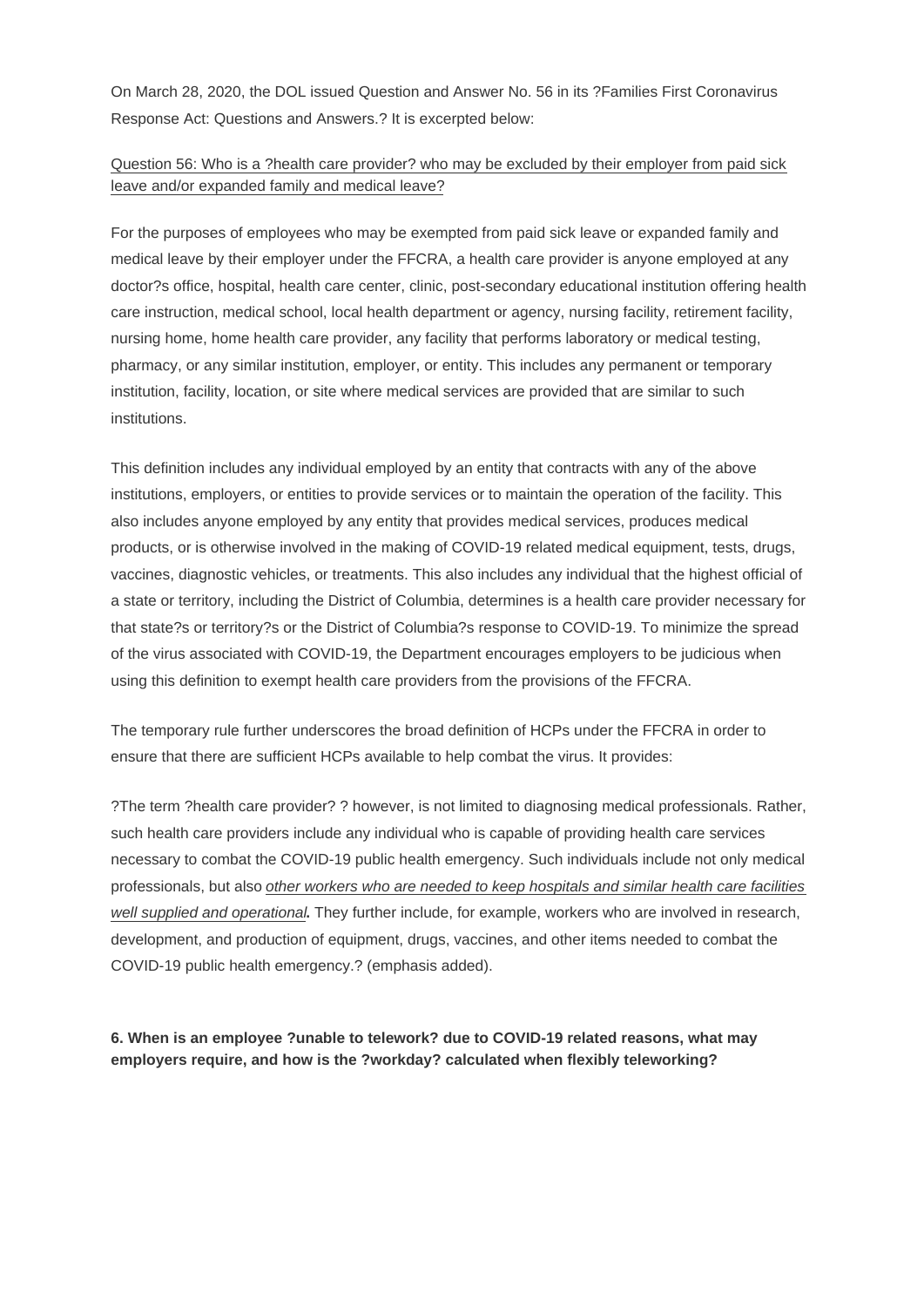If an employer permits teleworking, then the employee is not ?unable to work? unless the employee is unable to telework because of a qualifying reason; for example, the employee is too sick to telework. If the employee is on leave to care for a son or daughter whose school or care facility is closed, then the paid sick leave and expanded family medical leave are not available to the extent that the employee is able to telework while caring for his or her child.

The FFCRA and the DOL?s temporary rule encourage employers and employees to implement highly flexible telework arrangements that allow employees to perform work, potentially at unconventional times (i.e., outside of core hours), while tending to family and other responsibilities, such as teaching children whose schools are closed for COVID-19 related reasons.

But the DOL?s continuous workday guidance generally provides that all time between performance of the first and last principal activities is compensable work time. See 29 CFR §790.6(a). Applying this guidance to employers with employees who are teleworking for COVID-19 related reasons would disincentivize and undermine the very flexibility of teleworking arrangements that are critical to the FFCRA framework Congress created within the broader national response to COVID-19. As a result, the DOL has determined that an employer allowing such flexibility during the COVID-19 pandemic shall not be required to count as hours worked all time between the first and last principal activity performed by an employee teleworking for COVID-19 related reasons as hours worked.

For example, an employer may request an employee to work the following modified schedule to balance personal and work needs: 7-9 a.m., 12:30-3 p.m., and 7-9 p.m. on weekdays. This allows an employee, for example, to help teach children whose school is closed or assist the employee?s parents who are temporarily living with the family, reserving work times when there are fewer distractions. Of course, the employer must compensate the employee for all hours actually worked?7.5 hours?that day, but not all 14 hours between the employee?s first principal activity at 7 a.m. and last at 9 p.m. Section 790.6 and the DOL?s guidance regarding the continuous workday continue to apply to all employees who are not teleworking for COVID-19 related reasons.

Employers are given latitude regarding the information they can request of employees to demonstrate their ?inability? to telework, even under unconventional and flexible teleworking arrangements like the one mentioned above. See, e.g., Question #11 regarding inability to work due to childcare obligations.

#### **7. Can an employer require an employee who is requesting paid leave under the EFMLEA or EPSLA to use accrued and unused Paid Time Off (PTO) concurrently with the paid leave?**

There has been significant confusion regarding this issue. The short answer is, ?it depends.? It depends on several factors, including the type of leave being requested, the order in which EFMLEA leave and EPSLA leave are taken by the employee, and the employer?s policy.

Under the EFMLEA, an employee is eligible for up to 12 weeks of leave from April 1, 2020 to December 31, 2020 to care for the employee?s son or daughter whose school or place of care is closed, or whose child care provider is unavailable, due to COVID-19 related reasons.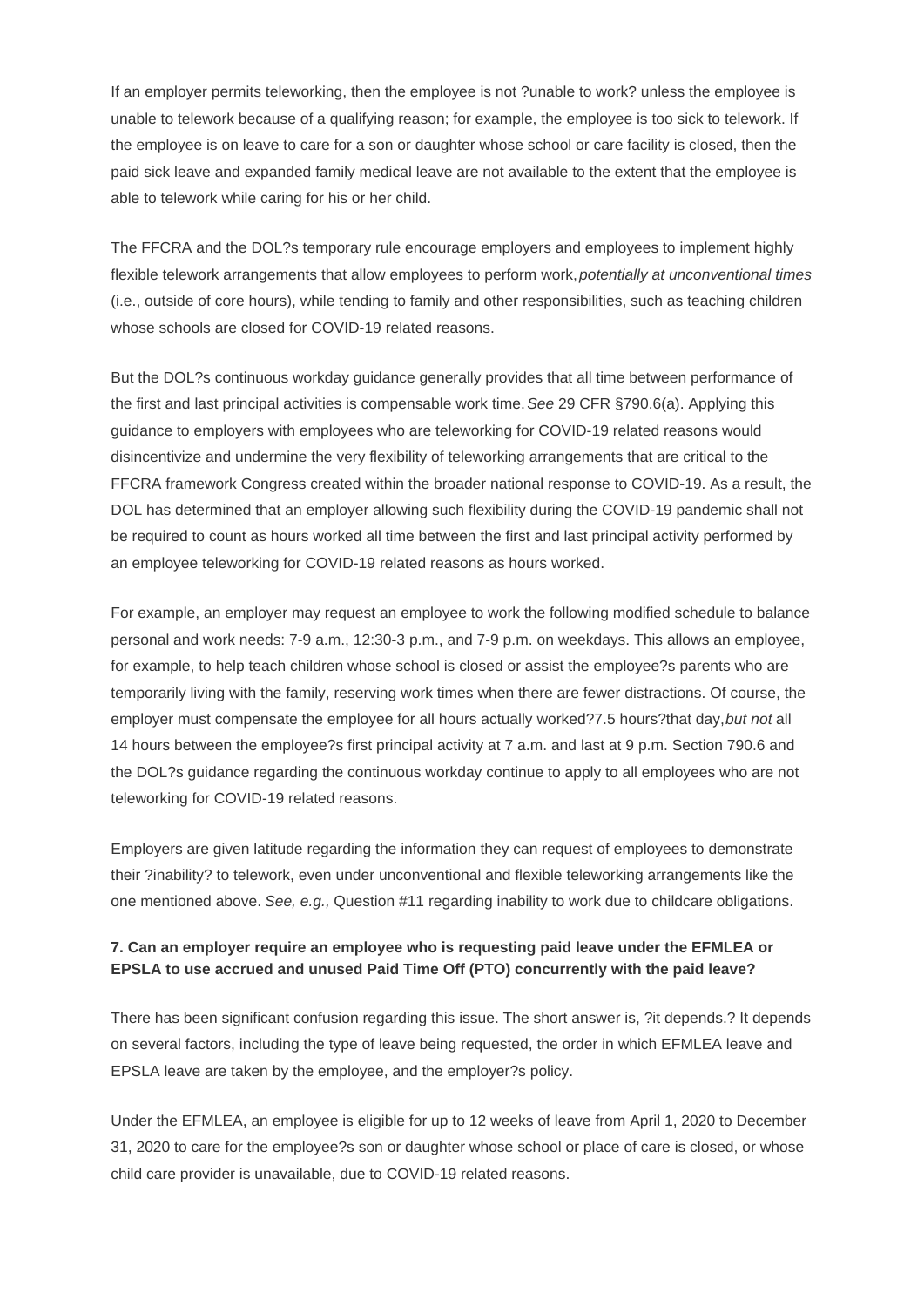The first two weeks of leave under the EFMLEA are unpaid and the remaining 10 weeks are paid at twothirds of the employee?s regular rate of pay, capped at \$200 per day and \$10,000 in the aggregate.

To the extent the employee has not already used his or her two weeks of Paid Sick Leave under the EPSLA, the first two weeks of unpaid leave under the EFMLEA are actually paid under the EPSLA at the same two-thirds of the employee?s regular rate of pay, capped at \$200 per day and \$2,000 in the aggregate. Recall that one of the qualifying events for Paid Sick Leave under the EPSLA is the same as the qualifying event under the EFMLEA, and the benefits provided by the EPSLA run concurrently with those provided under the EFMLEA. However, if the employee has already used two weeks of EPSLA Paid Sick Leave ? perhaps the employee previously missed two weeks of work due to self-quarantine based on the advice of his or her doctor because of concerns related to COVID-19 ? the first two weeks of EFMLEA leave are unpaid. Stated another way, although Paid Sick Leave under the EPSLA may be used to cover the first two unpaid weeks of the EFMLEA leave, it is feasible that the employee may have used some or all of his or her Paid Sick Leave under the EPSLA prior to needing and qualifying for EFMLEA leave.

In this scenario, if the employee has already used his or her EPSLA Paid Sick Leave, the employee may choose to substitute earned or accrued PTO during the initial two-week period of EFMLEA leave that otherwise would have been unpaid. When PTO is used during this period, the employee should receive his or her full pay pursuant to the employer?s PTO policy.

During the first two weeks of unpaid expanded family and medical leave under the EFMLEA, an employee may not simultaneously take Paid Sick Leave under the EPSLA and use preexisting PTO unless the employer agrees to allow the employee to supplement the amount employee receives from Paid Sick Leave with PTO, up to the employee?s normal earnings. See Question #31, FFCRA Questions and Answers here.

Thus, if an employee has already exhausted his or her two-week Paid Sick Leave entitlement under the EPSLA, the employee [may ch](https://www.dol.gov/agencies/whd/pandemic/ffcra-questions)oose to use PTO during the initial two-week unpaid EFMLEA period. On the other hand, if the employee has not used his or her paid sick leave entitlement under the EPSLA, the first two weeks of leave under the EFMLEA are paid pursuant to the EPSLA and the employer may allow the employee to supplement the \$200 daily capped amount with PTO to bring the employee?s pay up to the employee?s normal daily earnings.

After the initial two-week period under the EFMLEA, the employer may require the employee to use his or her PTO concurrently with EFMLEA leave for the remainder of the 10-week period, during which time the employee would receive his or her full pay, provided the employer?s FMLA policy provides for concurrent use of PTO with FMLA leave. If the employee exhausts his or her PTO, the remainder of the 10-week period must still be paid at two-thirds of the employee?s regular pay up to the \$200 daily cap and \$10,000 in the aggregate. The regulations also provide that the employee may elect to unilaterally utilize PTO after the initial two-week period under the EFMLEA. With respect to tax credits under the EFMLEA, the employer is capped at \$200 a day or \$10,000 in the aggregate.

With respect to paid leave under the EPSLA, an employer cannot require an employee to use PTO, nor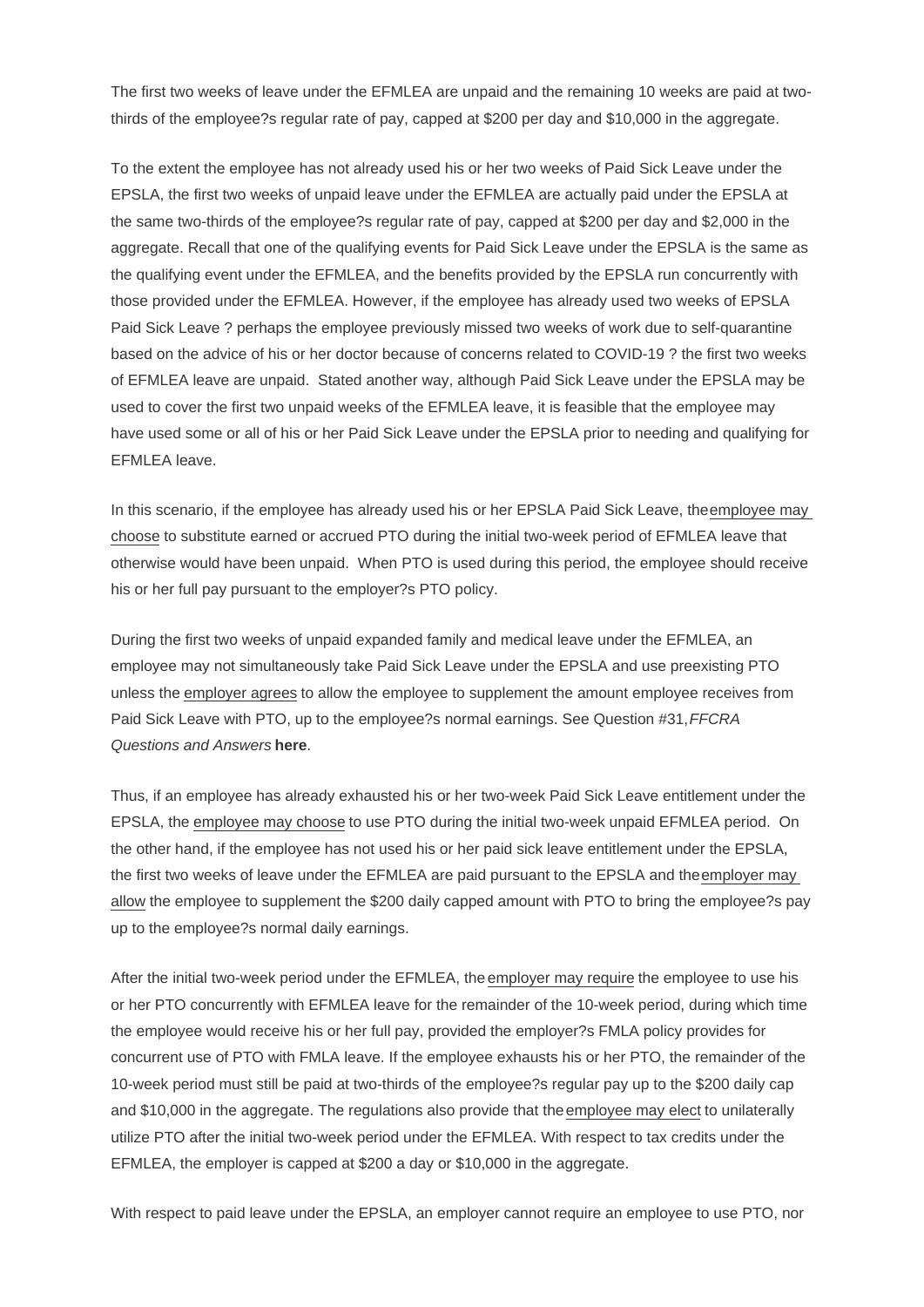However, if the employer and employee agree, the employee may use PTO concurrently with Paid Sick Leave under the EPSLA to supplement the amount he or she receives from Paid Sick Leave, up to the employee?s normal earnings. However, the employer will only be able to claim a tax credit of up to the capped amounts set forth in the statute.

8. What about employees who identify an inability to work due to childcare obligations for older minor children, like teenagers?

Both the EPSLA and the EFMLEA permit an employee to take paid leave when needed to care for his or her son or daughter whose school or place of care is closed, or whose childcare provider is unavailable, due to COVID-19 related reasons. See § 826.60 of the FFCRA.

Questions will undoubtably arise as traditional school calendars end, traditional summer breaks approach, and employees identify potential childcare needs for older children. Generally, it is reasonable to assume that, absent individualized needs, a 16 or 17-year-old teenager requires less attention, supervision, and ?care? than a toddler. Neither the FFCRA nor the temporary rule provide bright-line rules on this issue.

However, employers may consider asking employees standardized, non-discriminatory questions to better understand the particular childcare needs of an employee, and having employees certify that their responses to such inquiries are true and accurate. One example of this is as follows:

| I am caring for my child,                                                                               | [name], age | _, whose primary or secondary school                 |      |
|---------------------------------------------------------------------------------------------------------|-------------|------------------------------------------------------|------|
| or place of care,                                                                                       |             | [name], has been closed, or my childcare provider is |      |
| unavailable due to COVID?19 precautions. I represent that no other person will care for my child during |             |                                                      |      |
| the leave. Complete as applicable: The special circumstances which require me to care for my child      |             |                                                      |      |
| who is older than 14 during the hours of __                                                             |             | on the days of                                       | are: |

9. What symptoms trigger FFCRA rights for employees who are seeking a COVID-19 related medical diagnosis?

\_\_\_\_\_\_\_\_\_\_\_\_\_\_\_\_\_\_\_\_\_\_\_\_\_\_\_\_\_\_\_\_\_\_\_\_\_\_\_\_\_\_\_\_\_\_\_\_\_\_\_\_\_\_\_\_\_\_\_\_\_\_\_\_.

The temporary rule confirms the specific symptoms that will trigger FFCRA rights for employees who claim benefits when they are actively ?seeking a medical diagnosis? based on their symptom presentation. Not every sneeze or symptom of the common cold will suffice.

Section 826.20(a)(4) of the FFCRA explains that symptoms that could trigger this are: (1) fever, (2) dry cough, (3) shortness of breath, or (4) other COVID-19 symptoms identified by the U.S. Centers for Disease Control and Prevention (CDC).

10. Is an employer required to provide paid [leave under either the](https://www.cdc.gov/coronavirus/2019-ncov/symptoms-testing/symptoms.html) EFMLEA or the EPSLA when the employer does not have work available?

An employee is not eligible to take Paid Sick Leave under the EPSLA or expanded leave under the EFMLEA if the employer does not have work for the employee, and the employee: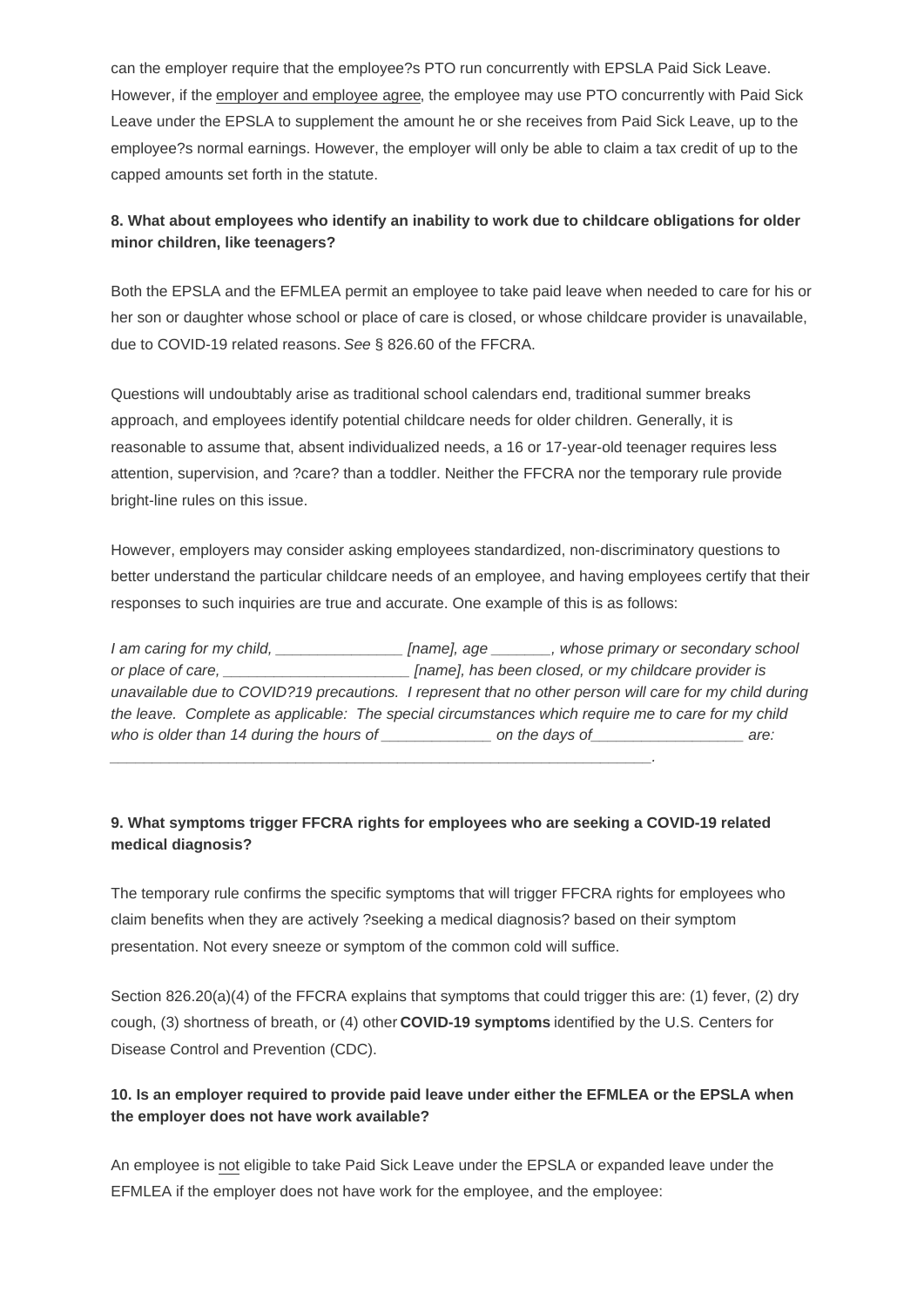- Is subject to a quarantine or isolation order related to COVID-19;
- Is caring for an individual who is subject to a quarantine or isolation order related to COVID-19;
- Is caring for an individual who has been advised by a health care provider to self-quarantine due to COVID-19; or
- Is caring for his or her son or daughter due to school or daycare closure, or unavailability of a childcare provider.

Similarly, if an employer furloughs employees because it does not have enough work, a furloughed employee is not entitled to take Paid Sick Leave or expanded family and medical leave. In these circumstances, the employee may be eligible for unemployment benefits under state law and enhanced unemployment benefits under the CARES Act.

## **11. What are the employer?s obligations to restore an employee to his or her job after returning from paid leave under the EFMLEA or EPSLA?**

Generally speaking, an employee who is ready to return to work from Paid Sick Leave (under the EPSLA) or expanded family medical leave (under the EFMLEA) must be restored to the same or an equivalent position as the position he or she was in prior to the taking of such leave.

There are three exceptions to the general job restoration rule:

- If the employee would have been furloughed or laid off regardless of whether the employee took leave, the employee does not need to be reinstated. Employers should ensure that the decision to lay-off or furlough such employee is not related to the employee?s exercise of his or her leave rights under the EFMLEA or EPSLA, but rather, is necessitated by legitimate and nondiscriminatory business reasons. As noted in the Executive Summary of the regulations, ?[t]he employer has the same burden of proof to show that an employee would not otherwise have been employed at the time reinstatement is requested in order to deny restoration to employment.?
- An employer may deny job restoration to a key employee if the denial is necessary to prevent substantial and grievous economic injury to the operations of the employer. A key employee, as defined under the FMLA at 29 CFR §825.217, is a salaried, FMLA-eligible employee who is among the highest paid ten percent (10%) of all the employees (including salaried and non-salaried employees) employed by the employer within 75 miles of the employee?s worksite.
- For employers who employ fewer than 25 employees, an employer may deny job restoration to an employee who has taken EFMLEA if all four of the following conditions are met:
	- The employee took leave to care for his son or daughter whose school or place of care was closed, or whose child care provider was unavailable, for COVID-19 related reasons;
	- The position held by the employee when the leave commenced does not exist due to economic conditions or other changes in operating conditions of the employer that affect employment and that are caused by a Public Health Emergency during the period of the leave;
	- o The employer makes reasonable efforts to restore the employee to an equivalent position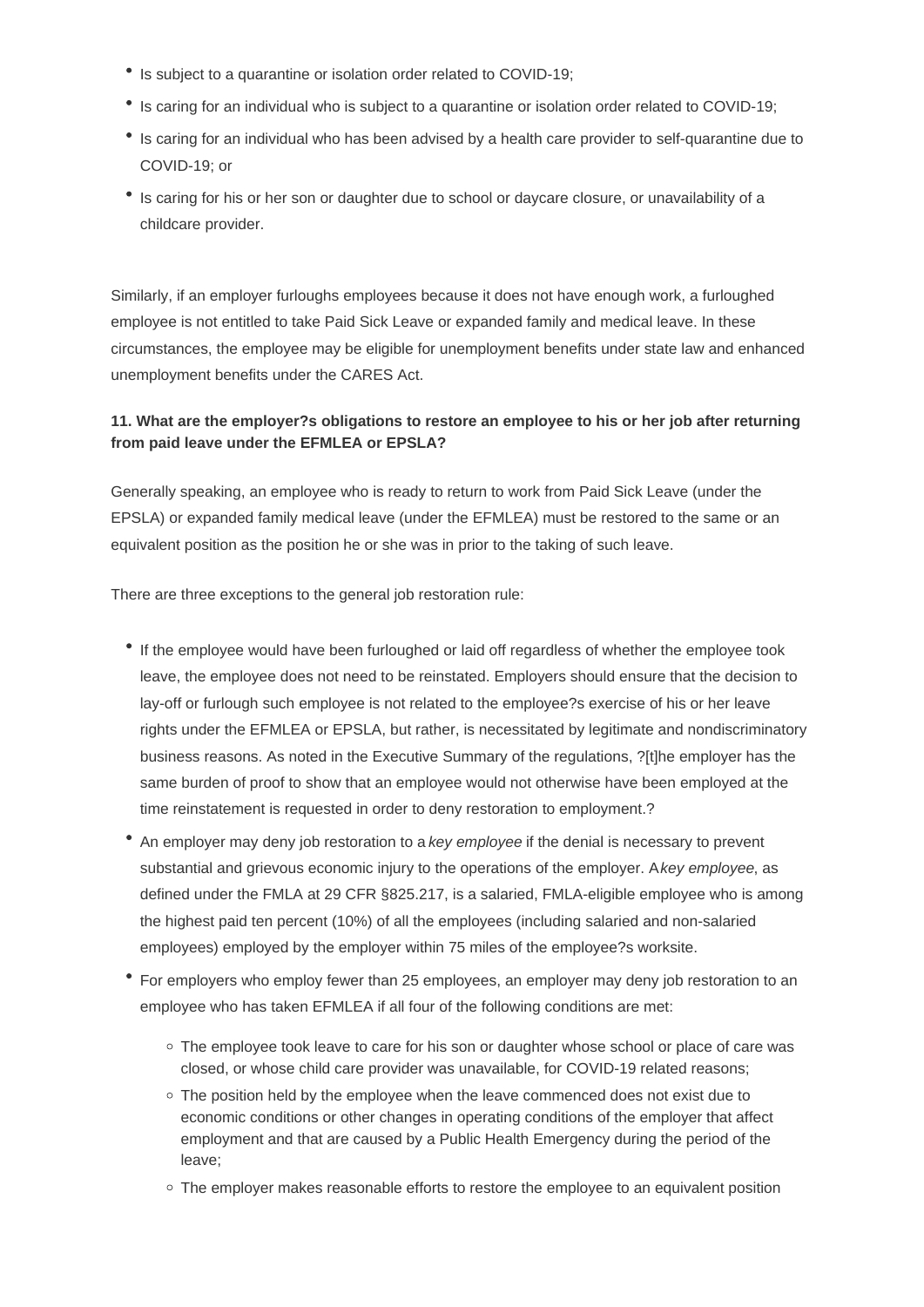with equivalent benefits, pay, and other terms and conditions of employment; and

 $\circ$  If the employer?s reasonable efforts to restore the employee to the same or equivalent position fail, the employer makes reasonable efforts to contact the employee during a oneyear period if an equivalent position becomes available. The one-year period begins on the earlier of the date the leave related to the Public Health Emergency concludes or the date 12 weeks after the employee leave began.

#### **12. When are employees entitled to paid leave under the EPSLA due to a ?quarantine or isolation order??**

The EPSLA provides for paid sick leave when an employee is unable to work because he or she is subject to a Federal, State, or local COVID-19 quarantine or isolation order. 29 C.F.R. 826.20(a) explains that ?quarantine or isolation orders? include a broad range of governmental orders, such as orders that advise some or all citizens to shelter in place, stay at home, quarantine, or otherwise restrict their own mobility.

Though the definition is broad, Section 826.20(a)(2) limits the scope of this leave entitlement by explaining that an employee may take paid sick leave for this purpose *only if* the employee could work (or telework) but for being subject to the order. This means that if the employer does not have work for the employee, the employee may not take sick leave. For example, if the employee?s workplace is closed because of the pandemic, he or she may not take paid leave because there would be no work for the employee regardless of any order applicable to the employee. This is true even if such closure is due to the quarantine or isolation order itself (i.e., if the employer is ordered to close).

## **13. How is the paid leave benefit calculated for employees (including calculation of full-time/parttime status, hours worked, and regular rate of pay)?**

Generally speaking, the EPSLA entitles employees to up to 80 hours of paid sick leave. The pay rate for EPSLA leave depends on the reason for the leave. An employee who takes paid sick leave because he or she is subject to a quarantine or isolation order, has been advised to self-quarantine by a health care provider, or is experiencing symptoms of COVID-19 and is seeking a medical diagnosis, must be paid the greater of the employee?s regular rate of pay or the applicable minimum wage (federal, state, or local), up to \$511 per day and \$5,110 in the aggregate. An employee who takes paid sick leave for any other qualifying reason under the EPSLA is entitled to be paid two-thirds of that amount, up to \$200 per day and \$2,000 in the aggregate. Separate from the EPSLA, the EFMLEA entitles employees to 12 weeks of partially paid leave, the first two weeks of which are unpaid, and the remaining 10 weeks of which are paid at two-thirds of their regular rate of pay or applicable minimum wage (whichever is higher), up to \$200 per day and \$10,000 in the aggregate.

The temporary rule expands upon previous guidance by setting forth the correct procedures for calculating the paid leave entitlements outlined above, including generally imposing a six-month lookback period for determining an employee?s regularly scheduled hours:

How many hours of leave is a full-time employee entitled to under the EPSLA? A full-time employee is entitled to 80 hours of leave under the EPSLA. An employee is deemed ?full time? if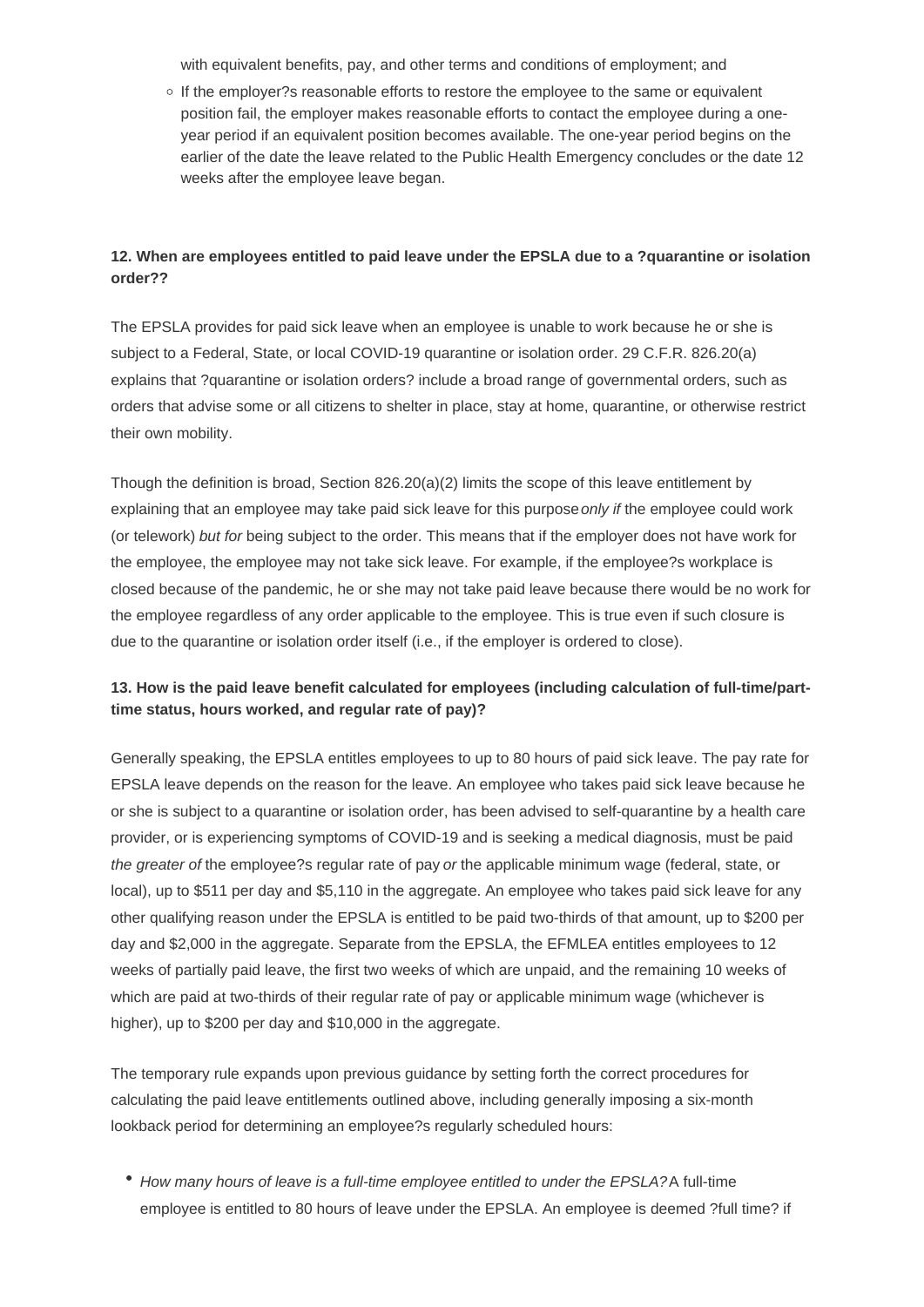he or she is normally scheduled to work at least 40 hours per workweek. An employee whose schedule varies is ?full-time? if he or she has been scheduled to work at least 40 hours per workweek on average during the six month period preceding the date of leave or, if employed less than six months, during the entire period of employment.

- How many hours of leave is a part-time employee entitled to under the EPSLA? A part-time employee is entitled to paid sick leave equal to the number of hours he or she is normally scheduled to work over a two-workweek period. A part-time employee whose schedule varies is entitled to paid sick leave equal to fourteen times the average number of hours that the employee was scheduled to work per calendar day during the six-month period preceding the date of leave. A part-time employee with a varying schedule employed less than six months is entitled to fourteen times the expected number of hours the employee and employer agreed at the time of hiring that the employee would work, on average, each calendar day. This is equal to twice the average number of hours that the employee would be expected to work each workweek. In the absence of an agreement regarding the expected number of hours worked each day, a part-time employee with a varying schedule who has been employed for fewer than six months ?is entitled to up to the number of hours of paid sick leave equal to fourteen times the average number of hours per calendar day that the employee was scheduled to work over the entire period of employment, including hours for which the employee took leave of any type.? An employer may also use twice the number of hours that an employee was scheduled to work per workweek, on average, over the six-month period.
- How must employers calculate leave entitlement under the EFMLEA? For each day of expanded family and medical leave after the initial two-week period, the employer must pay an employee taking such leave two-thirds of the employee?s regular rate of pay times the number of hours the employee would normally be scheduled to work that day, up to a maximum of \$200 per day or \$10,000 in total for the additional ten workweeks. If the employee?s schedule varies, then the employer must compute pay per day of expanded family and medical leave based on the average number of hours the employee was scheduled per day over the six-month period ending on the date on which the employee takes such leave, including hours for which the employee took leave of any type. For an employee with a varying schedule of hours who has been employed for fewer than six months, the reasonable expectation of the employee at the time of hiring of the average number of hours per day that the employee would normally be scheduled to work should be used to compute the amount of pay for each day of expanded family and medical leave he or she takes after the initial unpaid period. In the absence of an agreement regarding the expected number of hours worked each day by an employee with varying hours employed less than six months, the employer should use the average number of hours per workday that the employee was scheduled to work over the entire period of employment, including hours for which the employee took leave of any type.
- What is an employee?s ?regular rate of pay?? An employee?s ?regular rate of pay? for the purposes of determining his or her paid sick leave rate under either the EPSLA or the EFMLEA is calculated by averaging the employee?s ?regular rate of pay? for each workweek during the six month period ending on the date on which the employee takes leave. The regular rate of pay for each workweek in the lookback period is calculated in accordance with the DOL?s existing regulations for calculating regular rate of pay for overtime purposes, as outlined in 29 C.F.R. Parts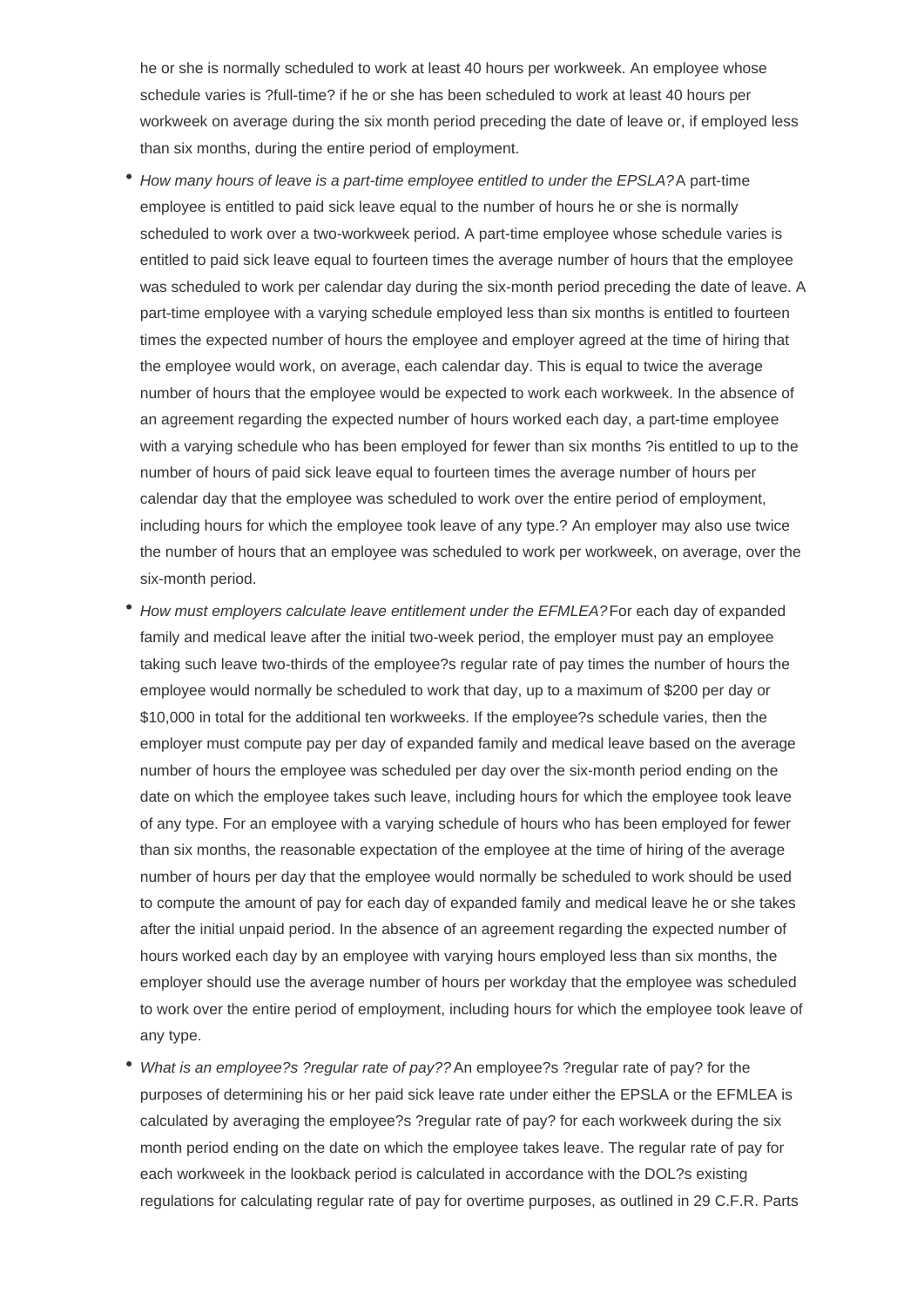531 and 778. Employers should be sure to include all types of compensation that would otherwise be included when calculating the regular rate of pay, including but not limited to salary or hourly wages, commissions, non-discretionary bonuses, etc.

#### **14. When may employers allow FFCRA leave to be used intermittently?**

The temporary rule again makes clear that employers are not required to allow an employee to use either EPSLA or EFMLEA leave intermittently. An employer may, however, allow intermittent leave use on a case-by-case basis, based on business needs and the nature of the position. Generally speaking, an employee who is able to telework (see Question # 6) may be permitted to use paid sick leave intermittently while teleworking, regardless of the reason for the leave, provided the employer agrees. However, the DOL imposes more stringent restrictions on intermittent leave for employees who are not able to telework. Employees who are unable to telework (and thus, can only work while physically present on the employer?s premises) may only use intermittent leave for childcare loss-related leave. For all other types of leave under the EPSLA or EFMLEA, an employee who is unable to telework must take his or her leave continuously.

#### **15. What documentation may employers require in support of employee leave?**

An employee must provide documentation to support the need for leave under the EPSLA and/or EFMLEA. As provided in 29 C.F.R. 826.100, such documentation must include a signed statement from the employee containing the following information: (1) the employee?s name; (2) the date(s) for which leave is requested; (3) the COVID-19 qualifying reason for leave; and (4) a statement representing that the employee is unable to work or telework because of the COVID-19 qualifying reason.

Depending on the qualifying reason for leave, additional information can also be required, as follows:

- An employee requesting EPSLA leave due to being subject to a quarantine or isolation order must provide the name of the government entity that issued the quarantine or isolation order to which the employee is subject.
- An employee requesting EPSLA leave due to being placed on self-quarantine for COVID-19 related reasons must provide the name of the health care provider who advised him or her to selfquarantine.
- An employee requesting EPSLA leave to care for an individual subject to a quarantine or isolation order or placed on self-quarantine must provide either (1) the name of the government entity that issued the quarantine or isolation order to which the individual is subject or (2) the name of the health care provider who advised the individual to self-quarantine, depending on the precise reason for the request.
- An employee requesting to take EPSLA and/or EFMLEA leave to care for his or her child must provide the following information: (1) the name of the child being cared for; (2) the name of the school, place of care, or child care provider that closed or became unavailable due to COVID-19 reasons; and (3) a statement representing that no other suitable person is available to care for the child during the period of requested leave.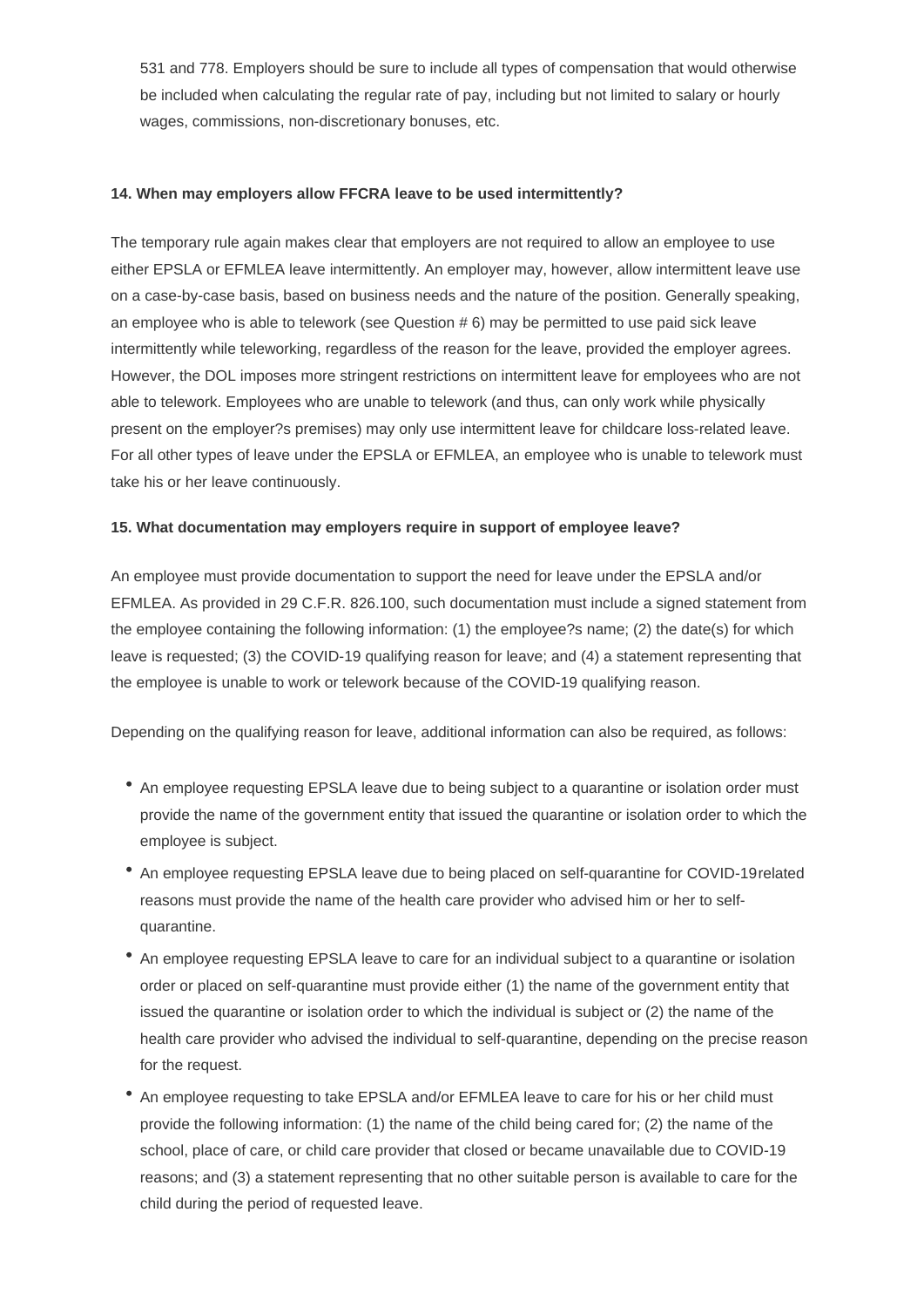# **16. Does an employer need to maintain any records regarding tax credits for paid leave and qualifying wages under the FFCRA and CARES Act?**

An employer must retain the following for at least four years:

- Documentation showing how the employer figured the amount of qualified sick and family leave wages eligible for the credit;
- Documentation showing how the employer figured the amount of the employee retention credit;
- Documentation showing how the employer figured the amount of qualified health plan expenses that were allocated to wages for purposes of the credits;
- Documentation showing how the employer determined that the employees were qualified to receive sick and family leave wages;
- Documentation showing the employer?s eligibility for the employee retention credit based on suspension of operations or a significant decline in gross receipts; and
- Copies of completed Form(s) 7200, Advance Payment of Employer Credits Due to COVID-19.

# **17. Will health information privacy restrictions under the Health Insurance Portability and Accountability Act (HIPAA) prevent an employee from providing information about a COVID-19 diagnosis, physician?s isolation order, and/or COVID-19 symptoms?**

No, HIPAA does not prevent an employee from disclosing his or her own health information. An employer may request an employee provide the COVID-19 information necessary to establish entitlement to leave under the FFCRA.

## **18. Must group health coverage be offered to employees who are taking paid sick leave or expanded family and medical leave?**

Yes. Employees on leave must be offered group health coverage on the same conditions as the coverage would have been offered if the employee had not taken paid sick and/or expanded family and medical leave.

# **19. What are the penalties if an Employer fails to comply with the leave provisions under the EFMLEA or EPSLA?**

Under the EPSLA, employers are prohibited from:

- Discharging, disciplining, or discriminating against any employee because such employee took Paid Sick Leave under the EPSLA;
- Discharging, disciplining, or discriminating against any employee because such employee has filed any complaint or instituted or caused to be instituted any proceeding, including an enforcement proceeding, under or related to the EPSLA, or has testified or is about to testify in any such proceeding.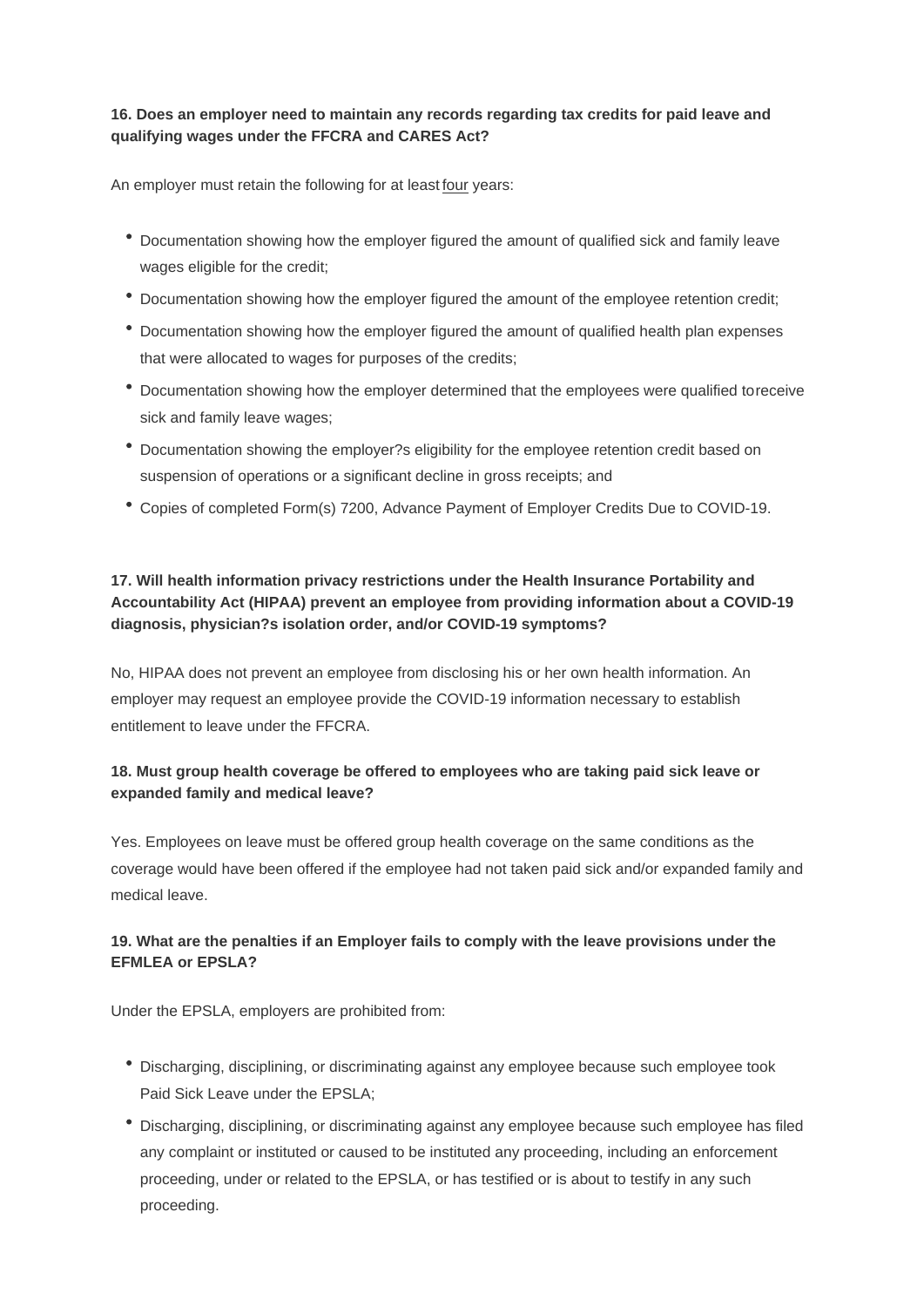Employers who violate the Paid Sick Leave requirements are considered to have failed to pay minimum wage as required by the Fair Labor Standards Act (FLSA).

Under the EFMLEA, employers are subject to the same prohibitions that apply to FMLA leave in general. Specifically, employers are prohibited from:

- Interfering with, restraining, or denying an employee?s exercise of, or attempt to exercise, rights under the FMLA, including the EFMLEA;
- Discriminating against an employee for opposing any practice made unlawful by the FMLA, including the EFMLEA; and,
- $\bullet$  Interfering with proceedings related to an employee?s leave under the EFMLEA.

The Secretary of Labor has the same broad powers to investigate potential violations under the EFMLEA and EPSLA as under the FLSA and the FMLA.

In addition to the authority of the Secretary of Labor to bring an enforcement action against an employer for violations of the EPSLA and the EFMLEA, employees also have a private cause of action for such violations. However, an employee may not bring a private action against an employer under the EFMLEA if the employer is not otherwise subject to the FMLA (the employer employs fewer than 50 employees).

If an employer is found to have violated the EPSLA or EFMLEA, the aggrieved employee(s) may recover their unpaid wages for each hour of paid leave denied, plus an additional equal amount as liquidated damages as well as their attorneys? fees. For willful violations, the employer may also be subject to civil penalties.

Please note: This alert contains general, condensed summaries of actual legal matters, statutes and opinions for information purposes. It is not meant to be and should not be construed as legal advice. Readers with particular needs on specific issues should retain the services of competent counsel.

Please click here for additional legal updates from Williams Mullen regarding COVID-19.

# [Related People](https://www.williamsmullen.com/covid-19)

- D. Earl Baggett ? 804.420.6478 ? ebaggett@williamsmullen.com
- Brydon M. DeWitt ? 804.420.6917 ? bdewitt@williamsmullen.com
- Edward S. Schenk III ? 919.981.4303 ? eschenk@williamsmullen.com
- Amanda M. Weaver ? 804.420.6226 ? aweaver@williamsmullen.com

# Related Services